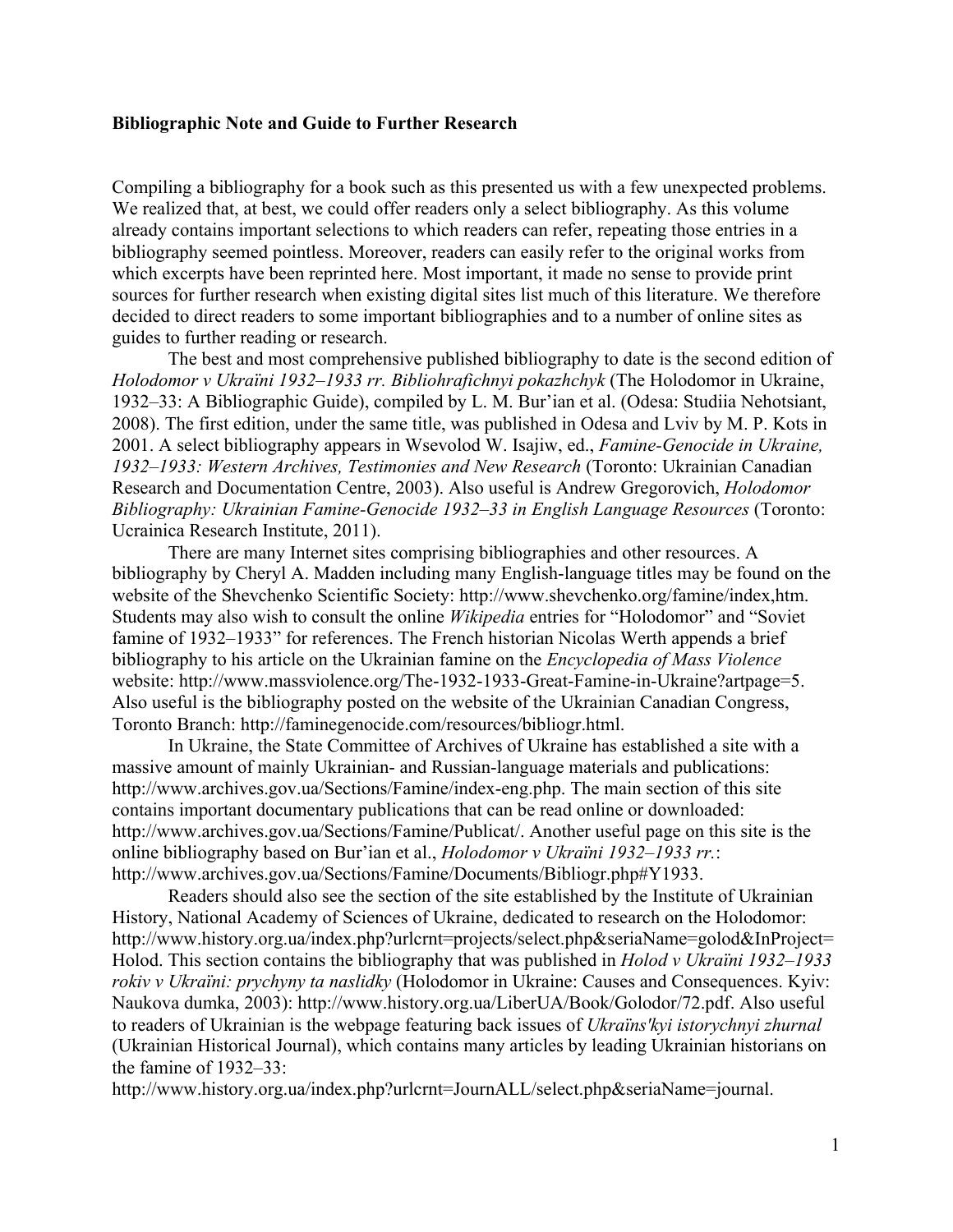Those who want to conduct archival research on the Ukrainian famine should also look at the article by Hennadii Boriak in *Harvard Ukrainian Studies*: "Sources and Resources on the Famine in Ukraine's Archival System" (vol. 27 [2004–5]: 117–47).

Articles on the Ukrainian famine can be found in many academic journals worldwide. Many university libraries offer online versions of these journals. Searches by keywords, authors' names, and article titles will turn up many articles on the famine. We should note here that, to date, there is only one specialized journal in English, *Holodomor Studies*, dedicated specifically to the Ukrainian famine. The journal, which began appearing semiannually in 2009, publishes scholarly articles and book reviews, including contributions from scholars in Ukraine and Russia, as well as documents, some previously unpublished, all related to the Ukrainian famine. Unfortunately, an online version of this journal is not yet available.

The Ukrainian famine has been a controversial topic since the appearance of the first scholarly monograph in English, Robert Conquest's *Harvest of Despair* (1986). Frank Sysyn discusses reactions to the appearance of Conquest's study in his article "The Ukrainian Famine of 1932–3: The Role of the Ukrainian Diaspora in Research and Public Discussion," in *Studies in Comparative Genocide*, ed. Levon Chorbajian and George Shirinian (London and New York: Macmillan and St. Martin's, 1999), pp. 182–215.

The journal *Europe-Asia Studies* published a series of articles in response to a monograph by R. W. Davies and Stephen G. Wheatcroft, *The Years of Hunger: Soviet Agriculture, 1931– 1933* (2004), in which the authors emphasized their disagreement with Conquest's conclusion that the famine was the result of deliberate policy. The first article to appear in the *Europe-Asia Studies* debates was Michael Ellman, "The Role of Leadership Perceptions and of Intent in the Soviet Famine of 1931–1934" (vol. 57, no. 6, September 2005: 823–41). Davies and Wheatcroft replied in "Stalin and the Soviet Famine of 1932–1933: A Reply to Ellman" (vol. 58, no. 4, June 2006: 625–33). Ellman responded with "Stalin and the Soviet Famine of 1932–1933 Revisited" (vol. 59, no. 4, June 2007: 663–93). Earlier, Mark B. Tauger wrote "Arguing from Errors: On Certain Issues in Robert Davies' and Stephen Wheatcroft's Analysis of the 1932 Soviet Grain Harvest and the Great Famine of 1931–1933" (vol. 58, no. 6, September 2006: 973–84). Wheatcroft replied in "On Continuing to Misunderstand Arguments: Response to Mark Tauger" (vol. 59, no. 5, July 2007: 847–68). Hiroaki Kuromiya joined the debate with "The Soviet Famine of 1932–1933 Reconsidered" (vol. 60, no. 4, June 2008: 663–75), and David Marples wrote "Ethnic Issues in the Famine of 1932–1933 in Ukraine" (vol. 61, no. 3, May 2009: 505– 18).

Much of the English-language scholarly literature on the Ukrainian famine has tended to focus on the policies and police-administrative decisions and actions of the Soviet government and Communist Party, mainly in the context of the pan-Soviet famines of the period. Readers interested in exploring these perspectives should refer to the study by Davies and Wheatcroft, *The Years of Hunger*, and the above-mentioned debates in *Europe-Asia Studies*. The excellent essay by Andrea Graziosi, "The Great Soviet Peasant War: Bolsheviks and Peasants, 1917– 1933," in his *Stalinism, Collectivization and the Great Famine* (2009), treats the famine in the context of Bolshevik policies and actions, generally hostile to the peasantry, from 1917 to 1933.

The Ukrainian famine also lends itself to consideration in wider contexts, such as the study of famines worldwide. Cormac Ó Gráda, *Famine: A Short History* (Princeton and Oxford, 2009) includes a chapter on "The Violence of Government" in which the Soviet and Ukrainian famines are briefly treated. Steven Devereaux, *Theories of Famine* (New York, London et al.: